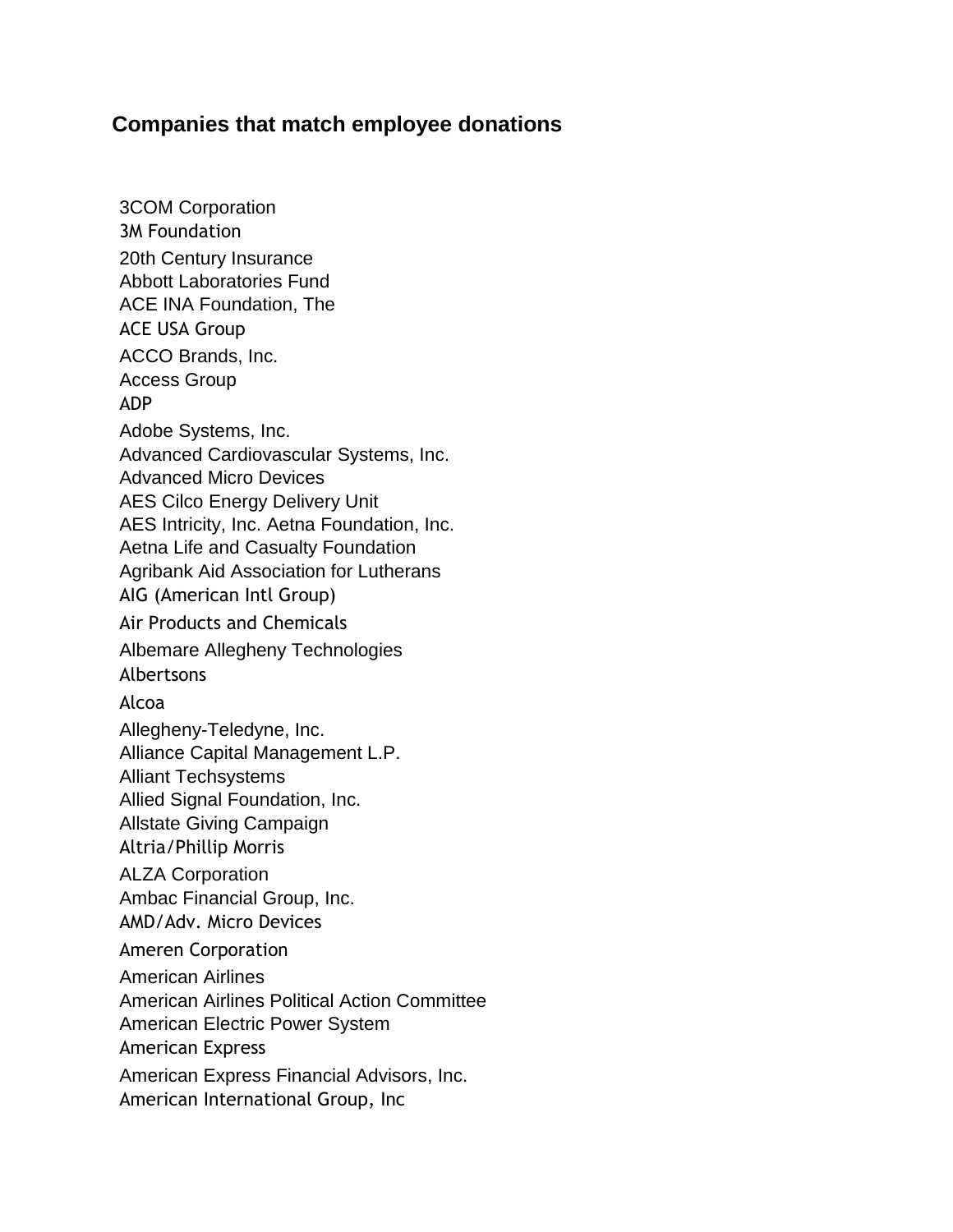American President Companies, Inc. American Society of Association Executives American Standard Foundation American States Foundation Ameriprise Financial Ameritech Amgen Foundation AMSOUTH AMSTED Industries, Inc. Amvesters Financials Foundation Andrews McMeel Universal Foundation Anheuser-Busch Companies AON Companies AON Foundation APS Apache Corporation Apple Matching Gift Program ARAMARK Archer-Daniels Midland Company ARCO Chemical Co. ARCO Corporation ARCO Foundation Argonaut Group Arizona Republic/Gannett Arthur J. Gallagher Foundation Astra Merck Autodesk, Inc. ATMI AT&T Automatic Data Processing Inc. Auto Nation Auto Owners Insurance AVAYA Aventis Pharmaceuticals Avon Products AXA Foundation Bancorporation Foundation

Bank of America Bank of America Foundation Matching Gifts Bank of Boston Corporation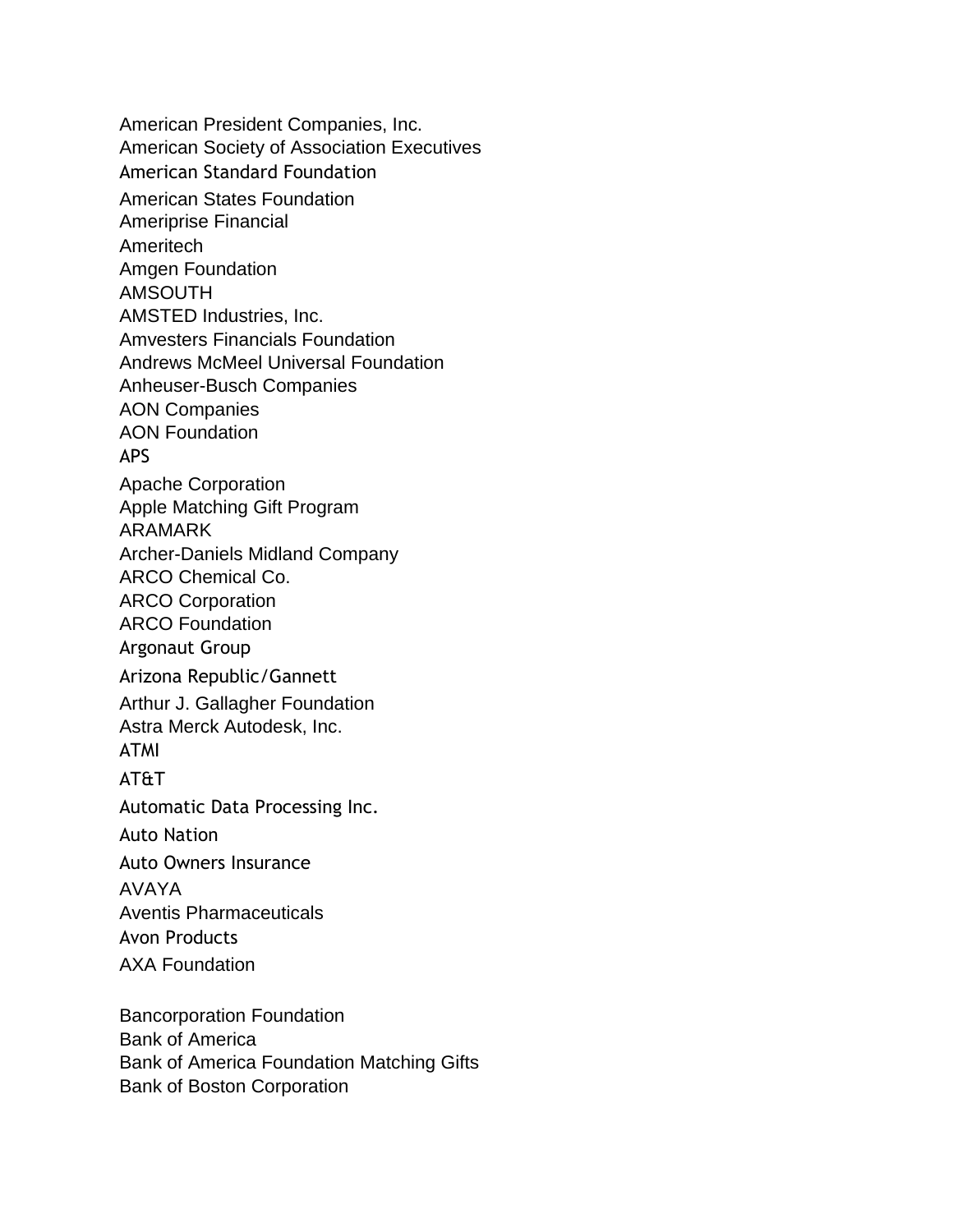Bank One Barclay's Global Investors Bard Medical Barnes Group Batus, Inc. BAX Global Baxter Healthcare Bay Networks, Inc. BD Associates BEA Foundation Matching Gifts Program Beckman Instruments, Inc. Becton Dickinson & Company Belden Wire & Cable Company Bellemeade Development Corporation BellSouth Corporation Benjamin Moore & Co. Berwind Corporation Best Foods BF Goodrich Aerospace Bill and Melinda Gates Foundation BillMatrix Corporation Bituminous Insurance Companies Black & Decker Blout Foundation, Inc. Blue Bell Foundation BMC Foundation BOC Group Boeing Borden Foundation, Inc. Boeing Company, The Borg-Warner Foundation Boston Foundation/Polaroid Foundation BP America BP/Amoco Foundation BP Exploration & 011, Inc. BP Foundation BP Oil Brock Associates BP Pensioners Bridgestone/Firestone BRINK'S Brink's Home Security, Inc. Brink's Inc. Bundy Corporation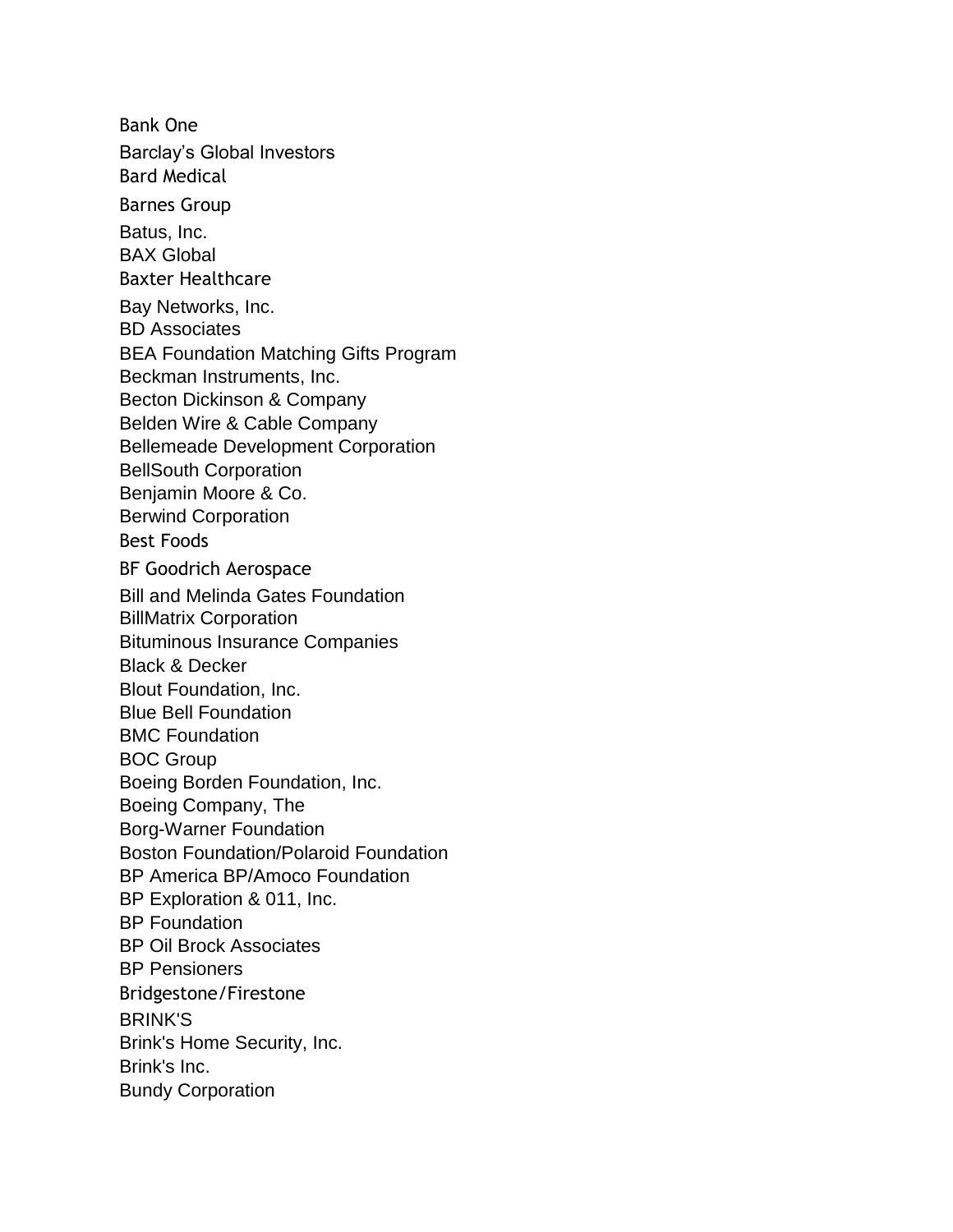Burlington Northern Santa Fe Cable One Cadence Callaway Bank CAN (Insurance & Financial) Capital Group Associates Cargill North American Corn Milling CARMAX Carter-Wallace, Inc. Cason Group CBS Foundation, Inc CDW Computer Centers. Inc. Celestica Corporation Cendant Corp Central Realty Centura Bank Centura Batiks, Inc. Certain Teed Foundation Champion International Corporation Charles Schwab Corporation Foundation Chase Manhattan Foundation Cheeseborough-Ponds Foundation Chemical Bank Chevron/Texaco Chicago Tribune Chicago Tribune Foundation Choice Hotels Chubb Corporation Chubb & Son, Inc. Chubb-Federal Insurance Co. CIGNA Cimarron Foundation Cincinnati Bell Foundation Cingular Wireless Circuit City Foundation Cisco Systems, Inc. **CITGO** CITGO Petroleum Corporation Citigroup Foundation (Citibank) Citigroup Foundation Matching Gifts Program Clariant Clorox Company CNA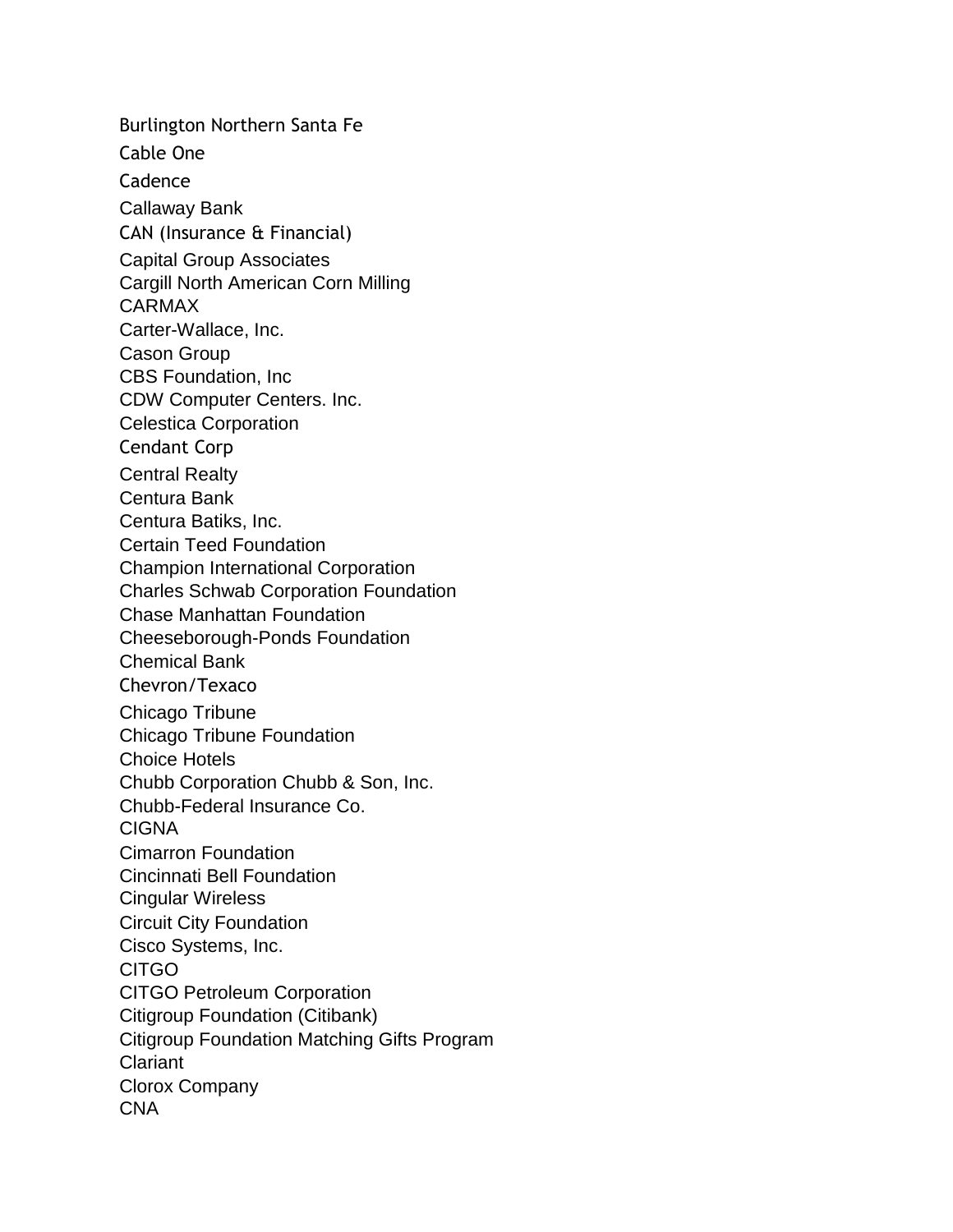Coca-Cola Company Colgate-Palmolive Company Collins & Aikman Corporation Cologne Life Reinsurance Columbus Foundation Community Funds, Inc. Compaq Computer Company Compaq Matching Gifts Program Computer Associates International, Inc. ConocoPhillips Consumers Health Care Cooper Industries Corning Incorporated Costco Countrywide Financial CPC International, Inc. Cray Research Foundation Crestar Financial Corporation CRT Capital Group, LLC CSX Corporation

Dana Corporation Foundation Dannon Company David and Lucile Packard Foundation Dell Delta Faucet Delta Air Lines Deluxe Corporation Densi Manufacturing of Michigan, Inc. Desert Suit Deutsche Bank Americas DeYoung Communities Dial Corp DirectTV DST Systems, Inc. Dunn & Bradstreet Dupont

Eastern Bank and Trust Company Eastern Enterprises Echo Ecolab, Inc.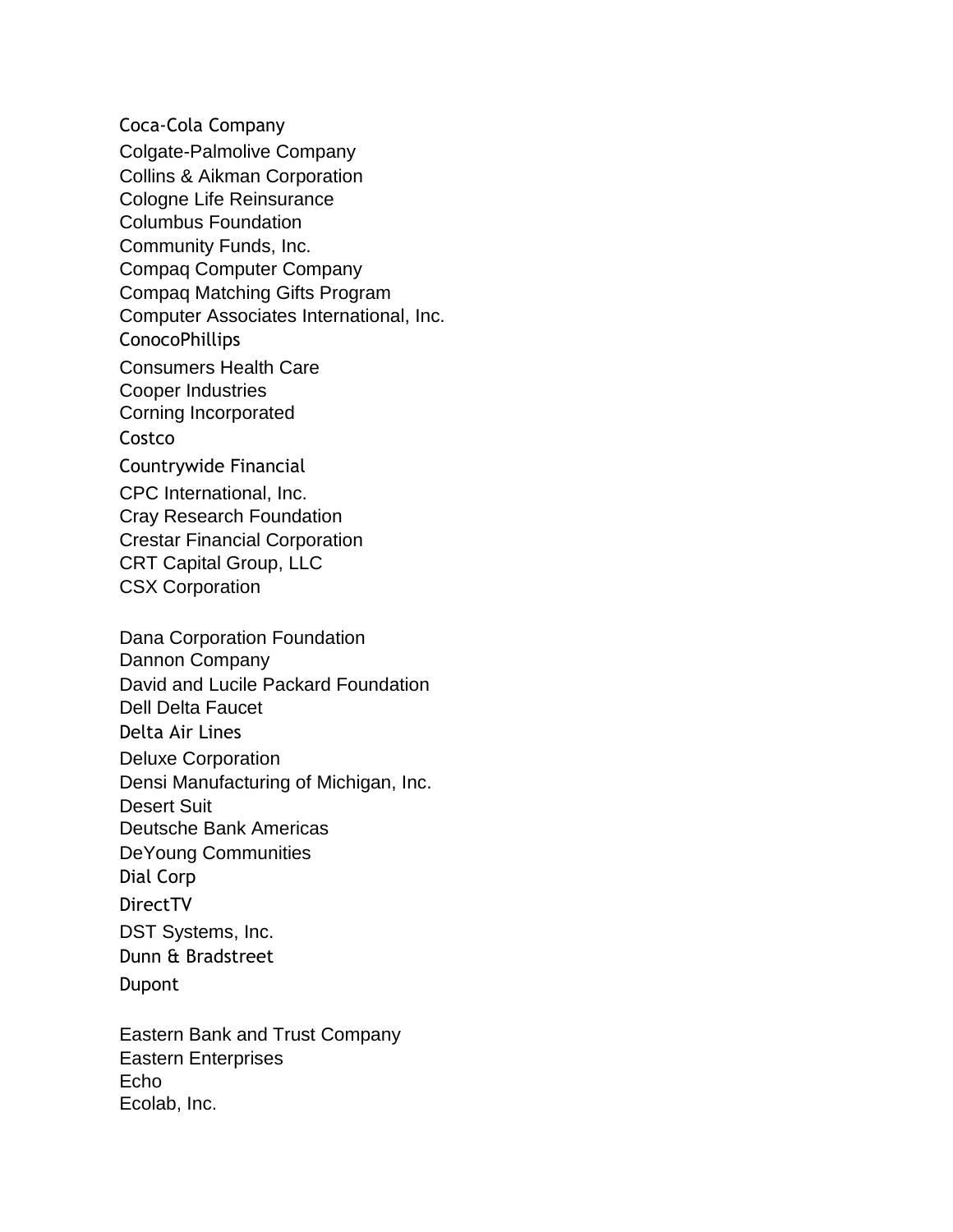Economist Group Edison International EDSA, Inc. Electric Company Eli Lily & Company Emerson Emerson Electric Co. Enterprise Rent-A-Car EOG Resources, Inc. **Equifax** Equistar Chemicals Equitable Corporation Equitable Foundation Equitable Life Assurance Society Equitable Real Estate Equiva Services Ericsson Inc. Essex Group Extended Systems, Inc. **Experian** Exxon Mobil Foundation Factory Mutual Engineering Fannie Mae Foundation Farmers Group (Insurance) FedEx Federal Home Loan Bank of Dallas Fidelity Investments Gift Fund Financial Services, Inc. FINOVA Group, Inc. First Data Corporation First Data Resources First Interstate Bank First State Bank First Tennessee/First Horizon Fleet Matching Gifts Program Fleet/Boston Financial Foundation FM Global Foundation Follett Corporation Foothill Freddie Mac Foundation Ford Foundation Fort James Foundation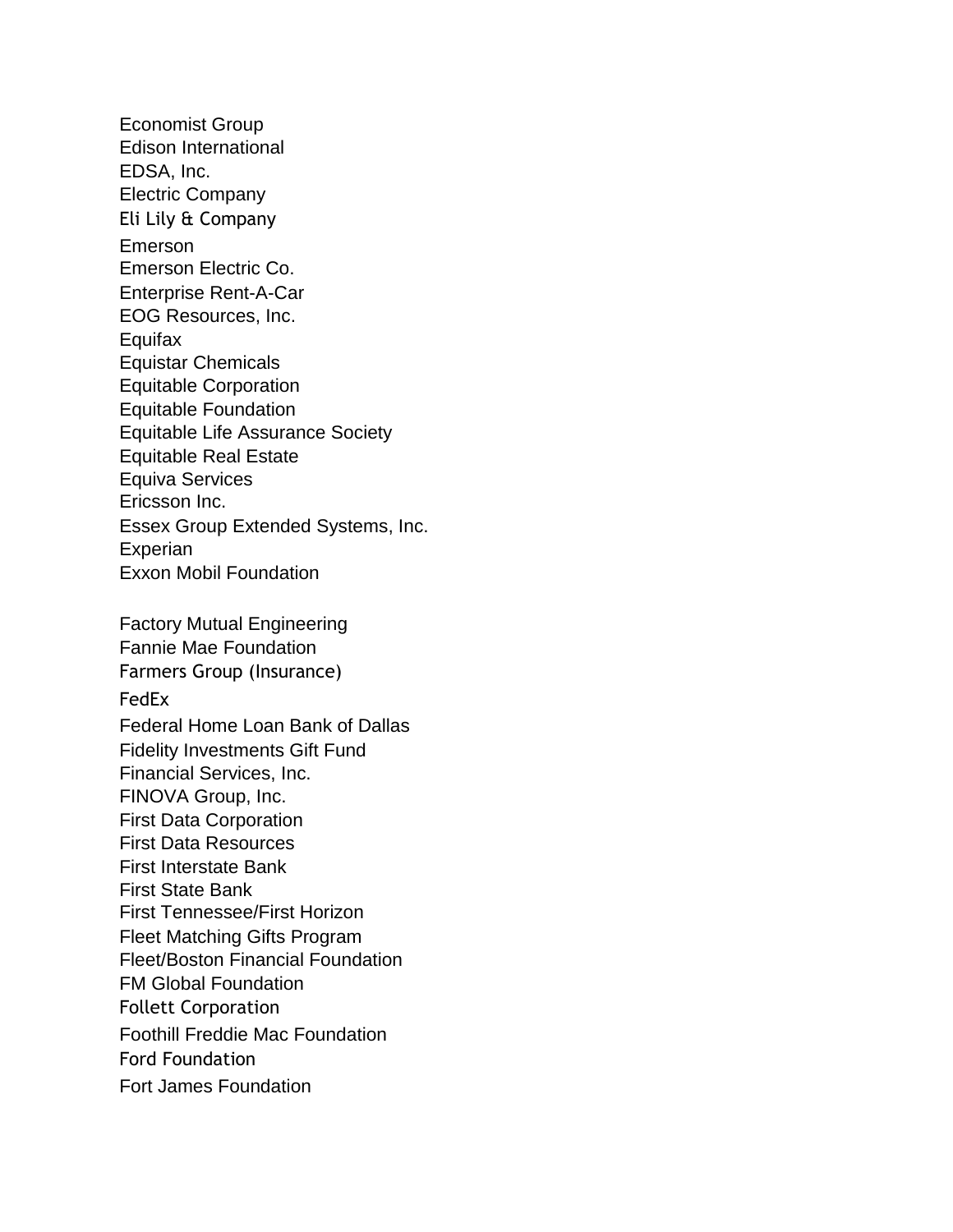Fortune Brands Freddie Mae Frederic W. Cook & Co., Inc. Freeport-McMoran, Inc. Frito Lay Corporation

Gannett Foundation GAP Foundation Gift Match Project Gardner Denver Gartner Group Charitable Fund Gas Transmission Texas Industries Gateway Foundation Geico Gemini Computer General Dynamics General Electric General Mills General Motors General Public Utilities General Re Corporation General Re Gift Program General-Pacific Corporation Gillett company Glaxo, Inc. GlaxoSmithKline Foundation Glaxo Wellcome, Inc. Glenmede Trust Company GMAC-RFC (Investments) GMAC RFC Goldman, Sachs & Company Goodyear Gould, Inc. Foundation **Grainger** Green Tree Financial Foundation GreenPoint Bank Guaranty National

H. & M. Towsley Foundation Harcourt General Harley-Davidson Financial Services Harris Bank Foundation Harris Trust Hartford Hatfield Quality Meats, Inc.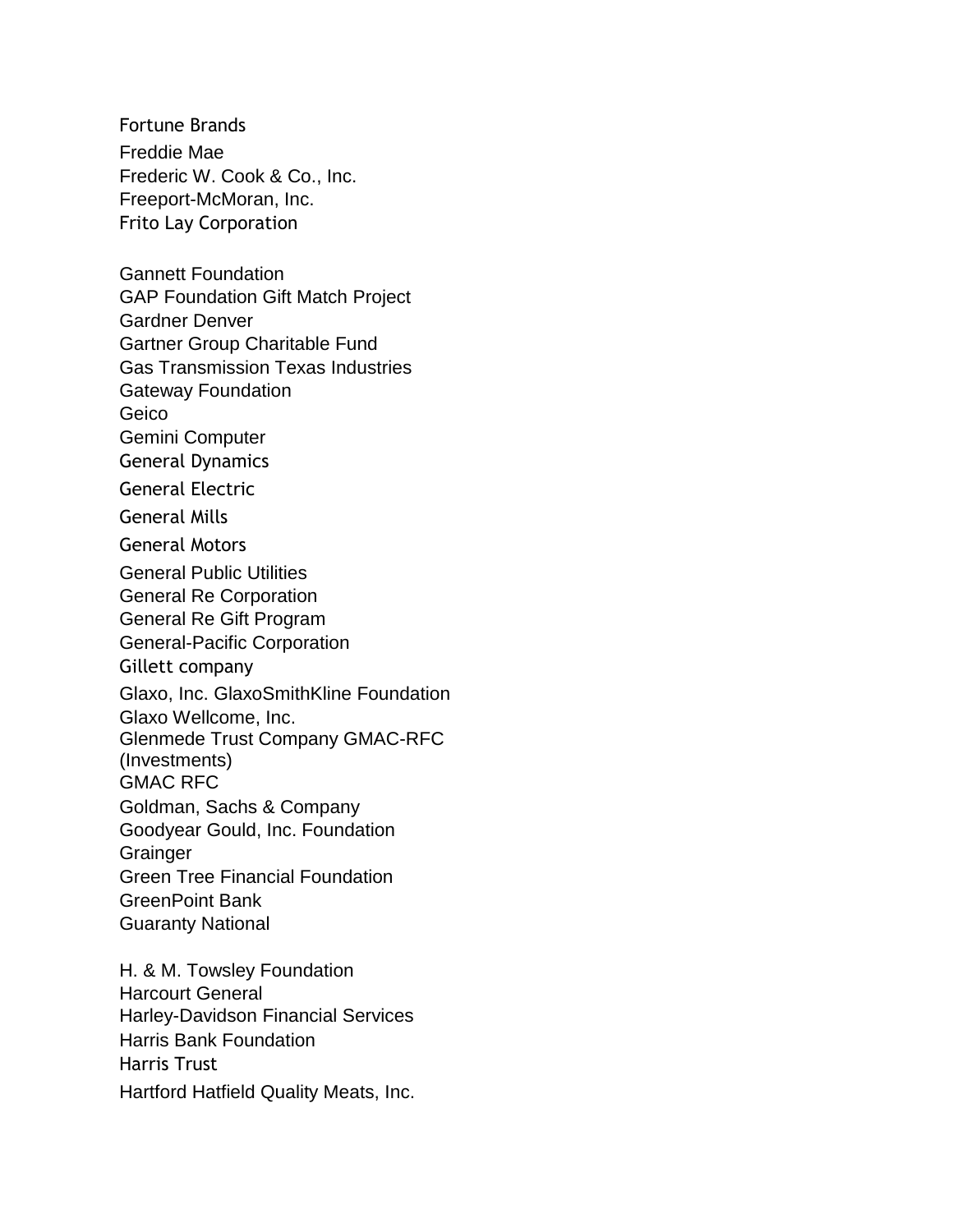HCA Foundation Helene Curtis Heublein Foundation, Inc. Hewitt Associates LLC Hewlett Packard Hoechst Celanese Home Depot Home Depot Home Life Insurance Company Honeywell Hometown Solutions Honeywell International Honeywell International Foundation, Inc. Hormel Foods Corporation Household International Houghton Mifflin Company Hughes Electronics Hyperion Solutions IAC Foundation, Inc., The IBM Corporation IBM Matching Gifts Program IFF Foundation, The IKON Office Solutions Illinois Tool Works Foundation In-N-Out Burger Industrial Risk Insurers Insurance Company ING Foundation Inland Container Corporation Integrated Systems Consulting Group, Inc. INTEL Foundation International Data Corporation International Paper Company Inter-Regional Financial Group, Inc. ITT Industries, Inc. Intuit Foundation ITW/Illinois Tool Works

J.C. Bradford and Company J.C. Penney Company Jefferies & Co., Inc. Jefferies Group, Inc. Jefferson-Pilot Foundation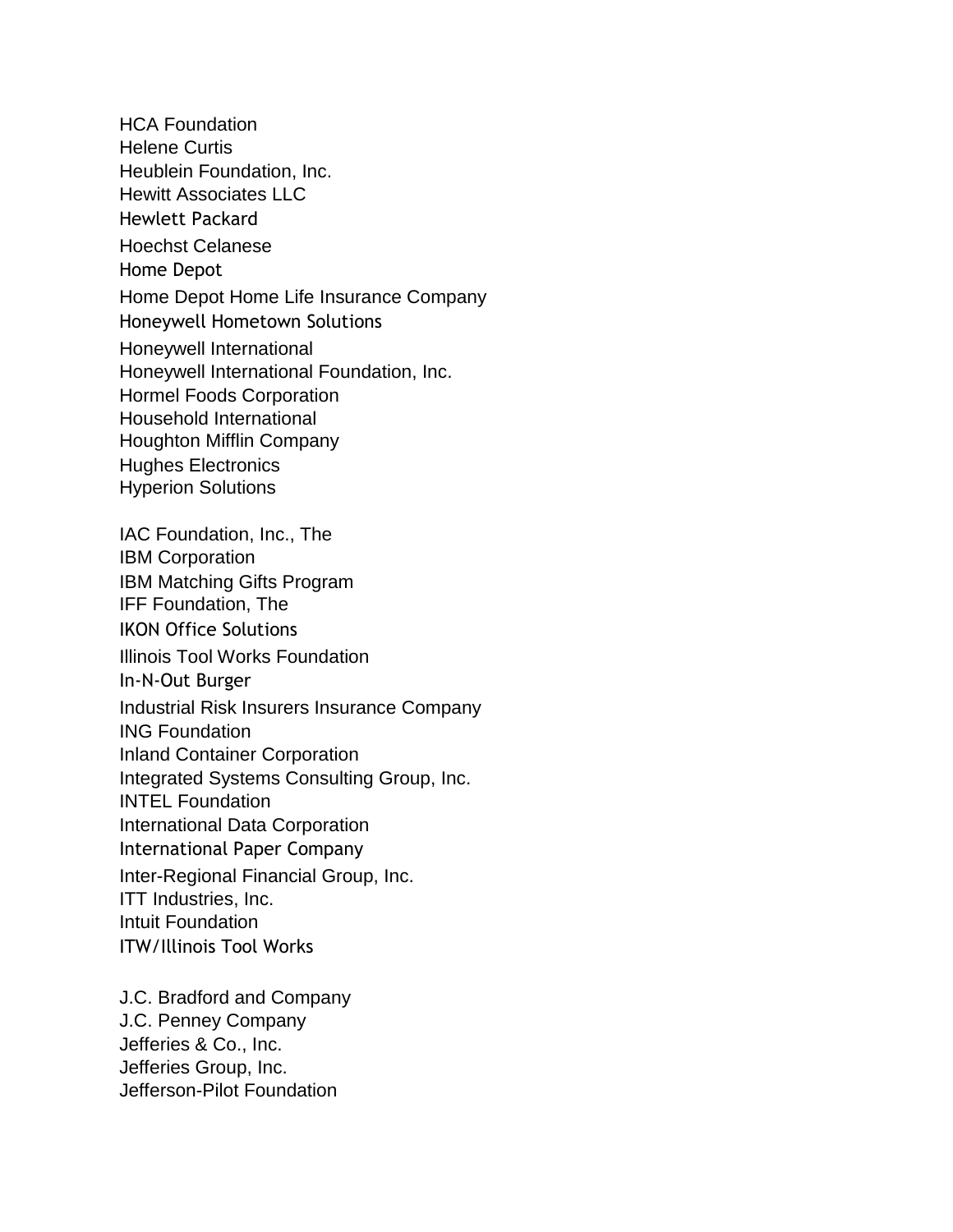J.M. Smucker Company Jockey International, Inc. John Hancock Matching Gifts Program John Hancock Mutual Life Insurance Co. John S. & James L. Knight John LaBatt Foundation, Inc. Johnson & Higgins of Missouri, Inc. Johnson & Higgins of Tennessee, Inc. Johnson & Johnson Family of Companies Johnson Controls Foundation Jones Lang LaSalle Joseph E. Seagram & Sons, Inc. **Jostens** JP Morgan Chase Kaplan Educational Centers Kaplan Inc. Kawasaki Motors Corp. U.S.A. Kemper Financial Services, Inc. Kemper Insurance Companies Kemper National Insurance Key Foundation KeyCorp Kimberly-Clark Foundation Kimberly-Clark Kinder Morgan, Inc. Kirkland & Ellis Foundation KLM Promotions K-Mart Corporation KRAFT Foods Kresge Corporation Kroger Lamson and Sessions Land America Land America Foundation LaSalle Partners L'eggs Lehman Brothers Lend Lease Real Estate Investment Lennox International Leo Burnett Company, Inc. Levi Strauss Foundation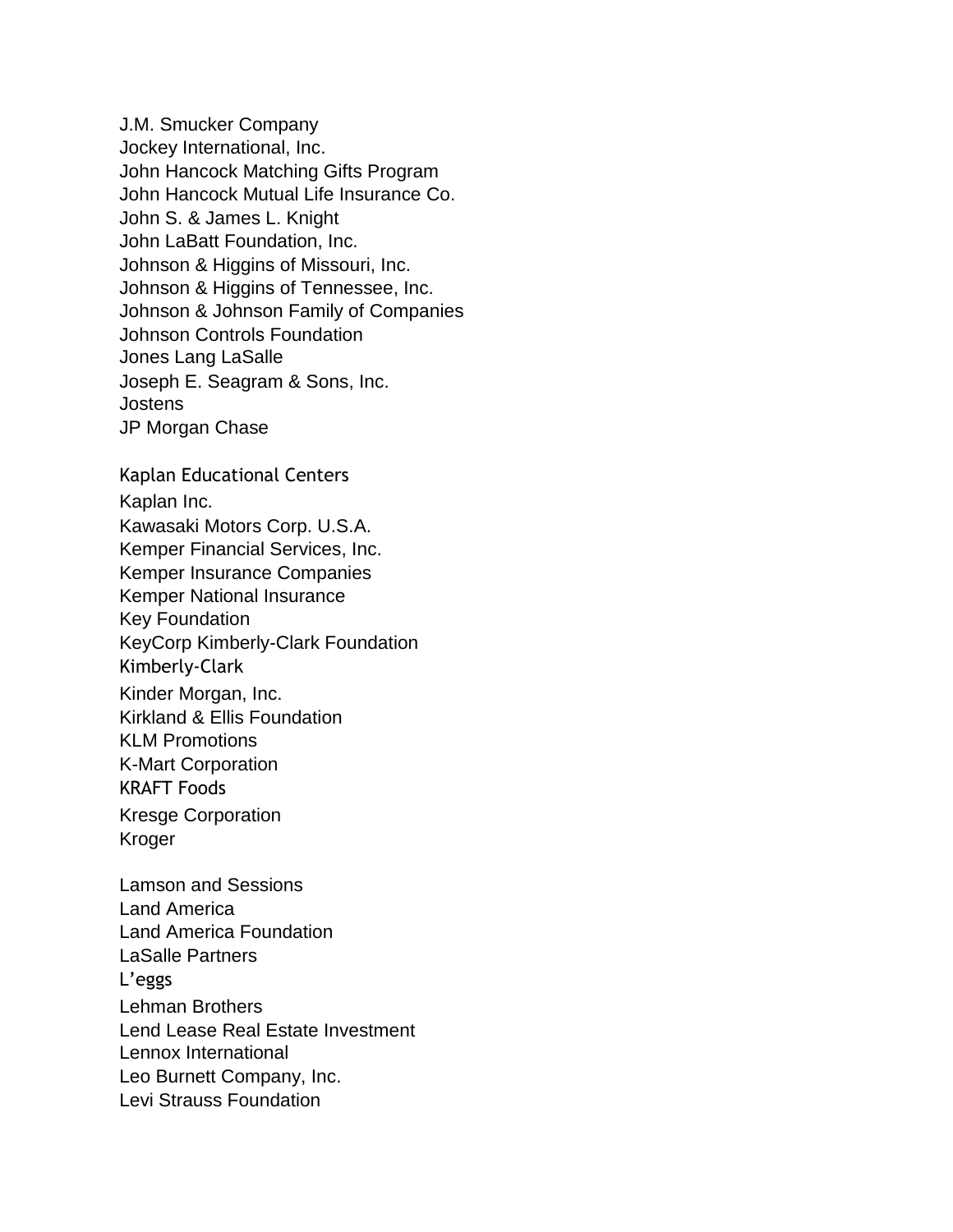**LexisNexis** Lilly Endowment Llubrizol Foundation Lockheed Martin Lojack Lotus Development Corporation Lotus Philanthropy Program Lowes Home Improvements Lubrizol Foundation, The Lyondell Petrochemical Company Macy's Department Store Macy's West Mallinckrodt Medical, Inc. MAPCO Mass Mutual Massachusetts March & McLennan MassMutual Financial Insurance MasterBrand Cabinets, Inc. MasterCard International Mattel Children's Foundation May Company May Department Stores May Foundation Maytag Mazda North America MBNA McCormick Company, Inc. McDonald's Corporation McDonnell Douglas McGraw-Hill Companies, Inc., The McKesson Foundation McKesson-HBOC Foundation Mead Corporation Foundation Meadows Foundation, The Medtronic Mellon Bank Foundation Mellon Gift Matching Program Mercedes-Benz of North America Merck Company, The Meredith Corporation Foundation Merrill Lynch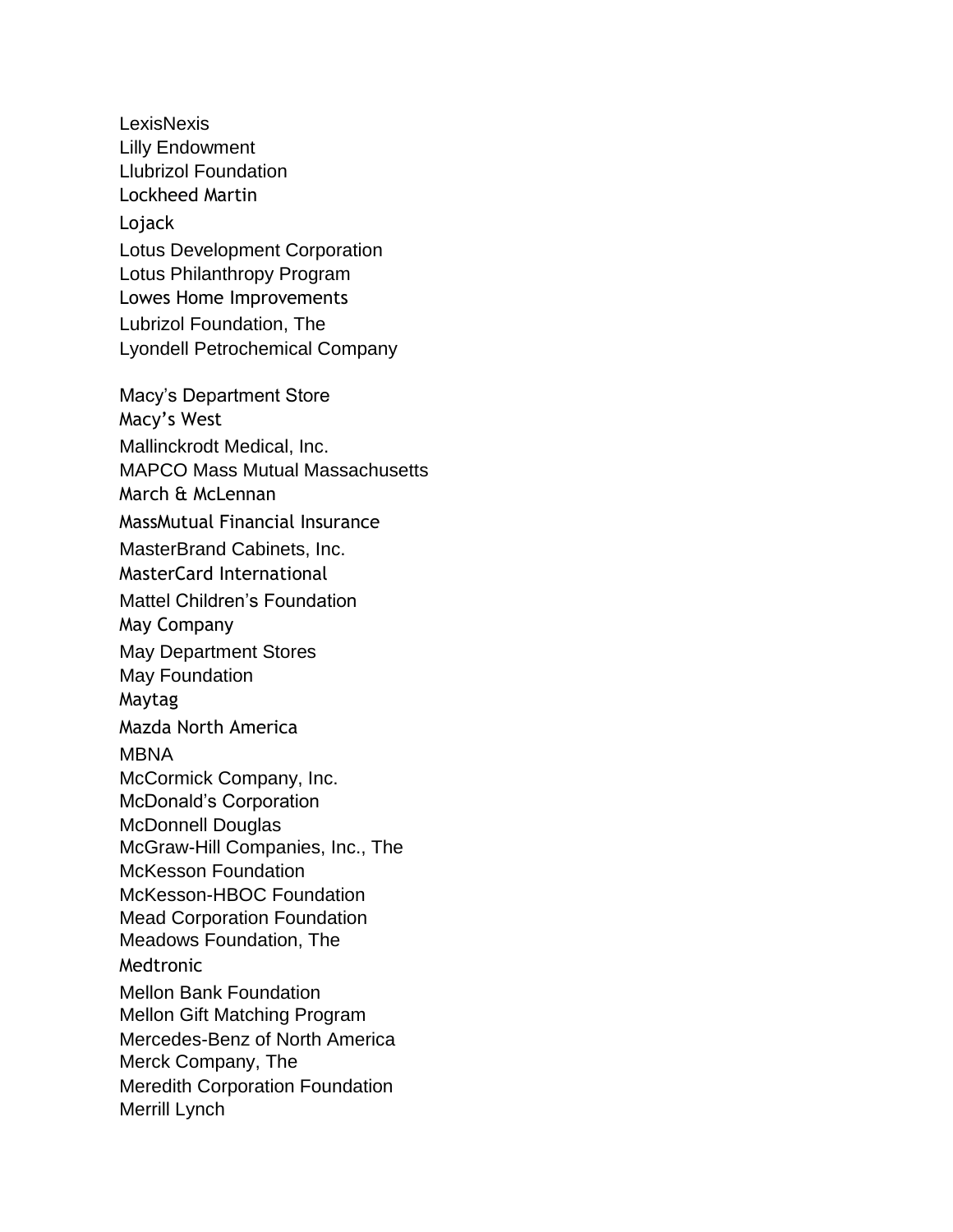Mesquite Bank Met Life Metavante Corporation Microsoft Corporation Microsoft Matching Gift Corporation Miller Brewing Co. Matching Gift Program Millipore Foundation **Minerals** Minute Maid Mobil Foundation, Inc. Mitsubishi International Mobil Oil Corporation Mobil Retiree Program Moen, Inc. Monsanto MONY Foundation MONY Life Insurance Company MONY Mutual of New York Moody's Foundation, The Morgan Stanley Dean Witter Morgan Stanley Foundation Motorola Murphy Oil Corporation Mutual of America Life MySmart Benefits Nabisco National Bureau of Property Administration National Computer Systems National Instruments Corp. National Service Foundation Nations Bank of Texas, N.A. NCR **NFBS** Neiman Marcus New England Business Service, Inc. Network Associates Newmont Mining Corporation Nike, Inc. Nissan North America Nokia, Inc. Nordson Corporation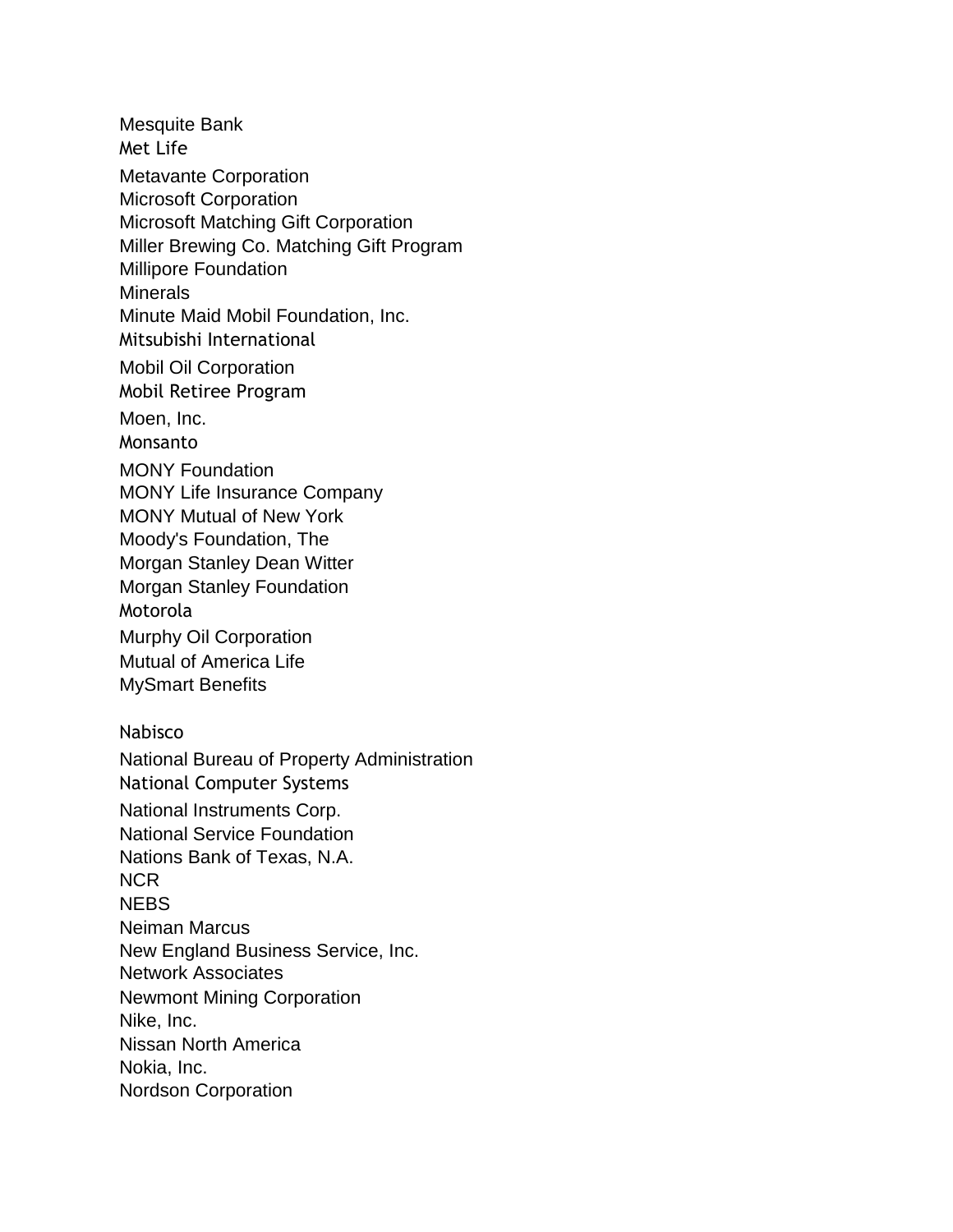Norfolk Southern Foundation Northern Trust Northrup/General Signal Northwest Airlines Northwest Building Foundation Northwestern Mutual Norton Company Foundation Norvatis US Foundation **Novartis** OCE Digital Document Service Ohio Insurance Company Ohio National Foundation One TechnologyWay Oppenheimer Funds Oracle Corporation Orlando Sentinel Communications Outboard Marine Corporation Owens Corning Foundation Owens-Illinois Fund of Charities Foundation Pacific Life Palm, Inc. Panduit Sales Corporation Panhandle Eastern Matching Gifts Parker Hannifin Corporation Paul Federal Bank PBG Foundation Pearson NCS PepsiCo Foundation Pepsi-Cola Perin Central Corporation Pfizer Pharmacia Phelps Dodge Philadelphia Cheesesteak Company, Inc. Philanthropic Services Philip Morris Companies, Inc. Pimco Foundation Pioneer Hi-Bred International, Inc. Piper Jaffray Pitney Bowes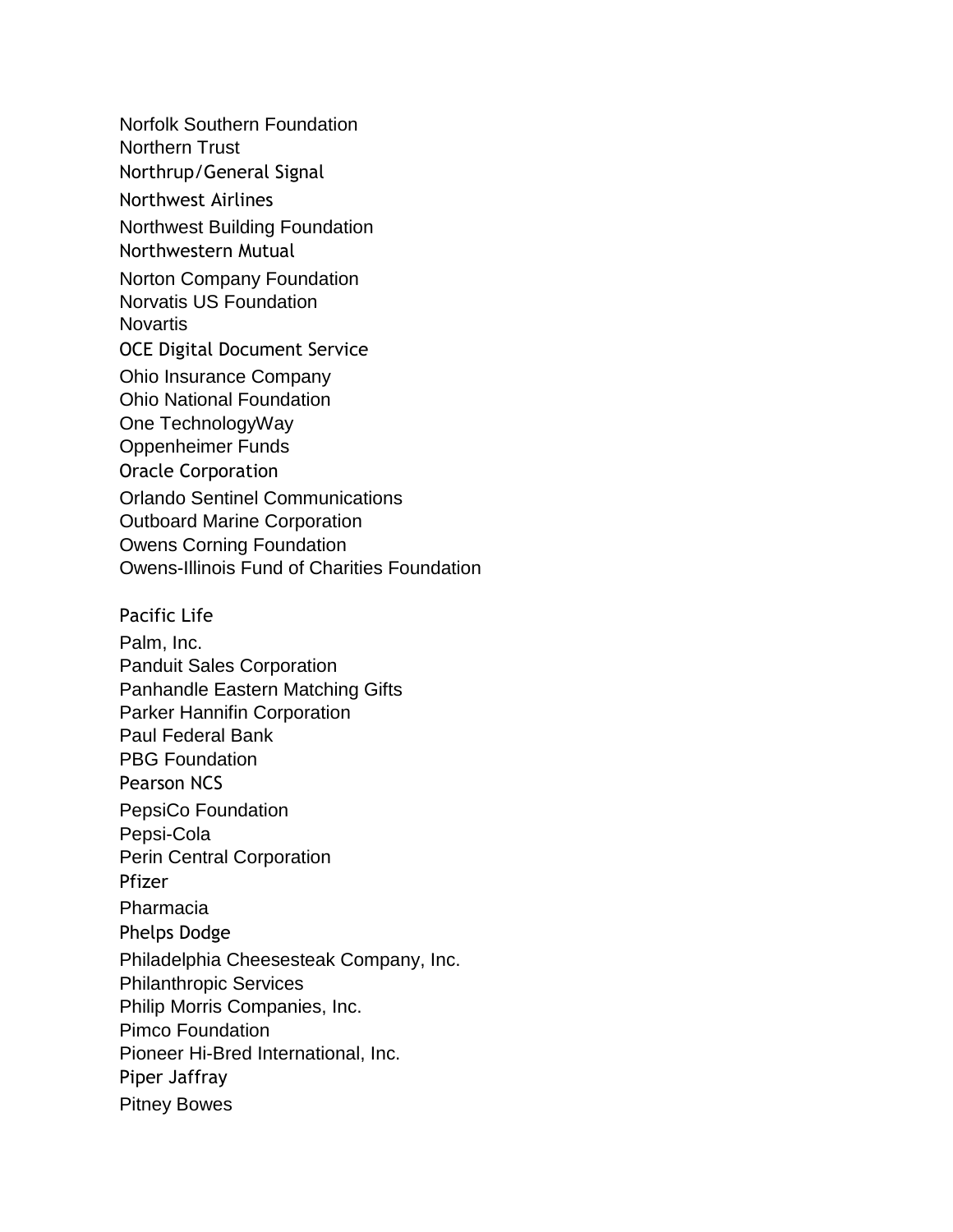PNC Bank Foundation Polaroid Foundation PPG Industries Power Vivendi PQ Corporation Premark International, Inc. Procter & Gamble Promus Hotel Corporation Provident Life and Accident Matching Prudential Financial Prudential Foundation

Quantum Corporation Quest Diagnostic Qwest

R C Baker Foundation RBC Dain R.J. Reynolds Tobacco Company Radian International LLC Radio Shack Rain for Rent Ragan MacKenzie, Inc. Ralston Purina Co. Rauscher Foundation Raytheon Reader's Digest Foundation Reebok Reliable Life Insurance Company Relocation Assistance, Inc. Republic National Bank of NY RJR Nabisco Foundation RMIC Rockefeller Group Robinson's May Rockwell Collins Rosewood Foundation, The Royal Maccabees Life Insurance Company R. R. Donnelley Russell Corporation

Sabre Holdings Sabre Inc. Safeco Corporation Safeco Insurance Company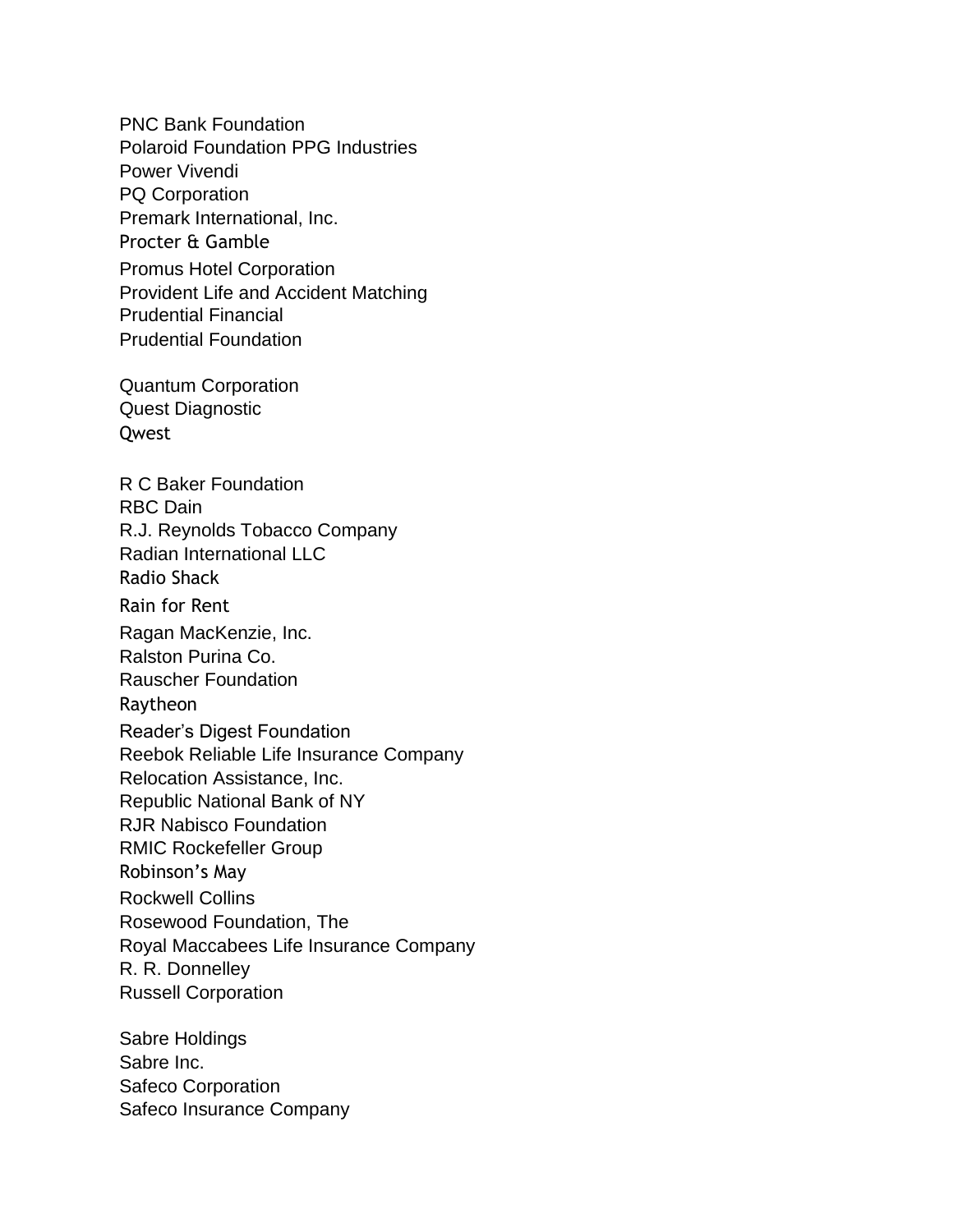Safeco Properties, Inc Saint-Gobain Corp St. Paul Companies, Inc. Sallie Mae Salomon Foundation Salomon Smith Barney San Antonio Foundation Saner Sundstrand Company SAP Matching Gift Program Sara Lee Corporation SBC Foundation Schiff, Hardin & Waite Foundation Schwab Fund for Charitable Giving Scientific-Atlantic, Inc. **Scitor** Scripps Howard Foundation Sealy Searle Servus Financial Corporation Shaklee Shearson Lehman Brothers, Inc. Shearson Lehman Hutton, Inc. Shell Oil Company Showa Denko Carbon, Inc. Siemens Energy and Automation, Inc. Simplex Grinnell Fire System Simpson Manufacturing Co., Inc. Skinner Foundation Smith International, Inc. Sony Music Entertainment, Inc Sony Pictures Entertainment Southern California Gas Company Southern Progress Corporation Southwest Gas SPX Foundation Speer, Leeds & Kellogg Sprague Sprint Square D Foundation SRP **Starbucks** Starwood Foundation State Farm Company Foundation **Steelcase**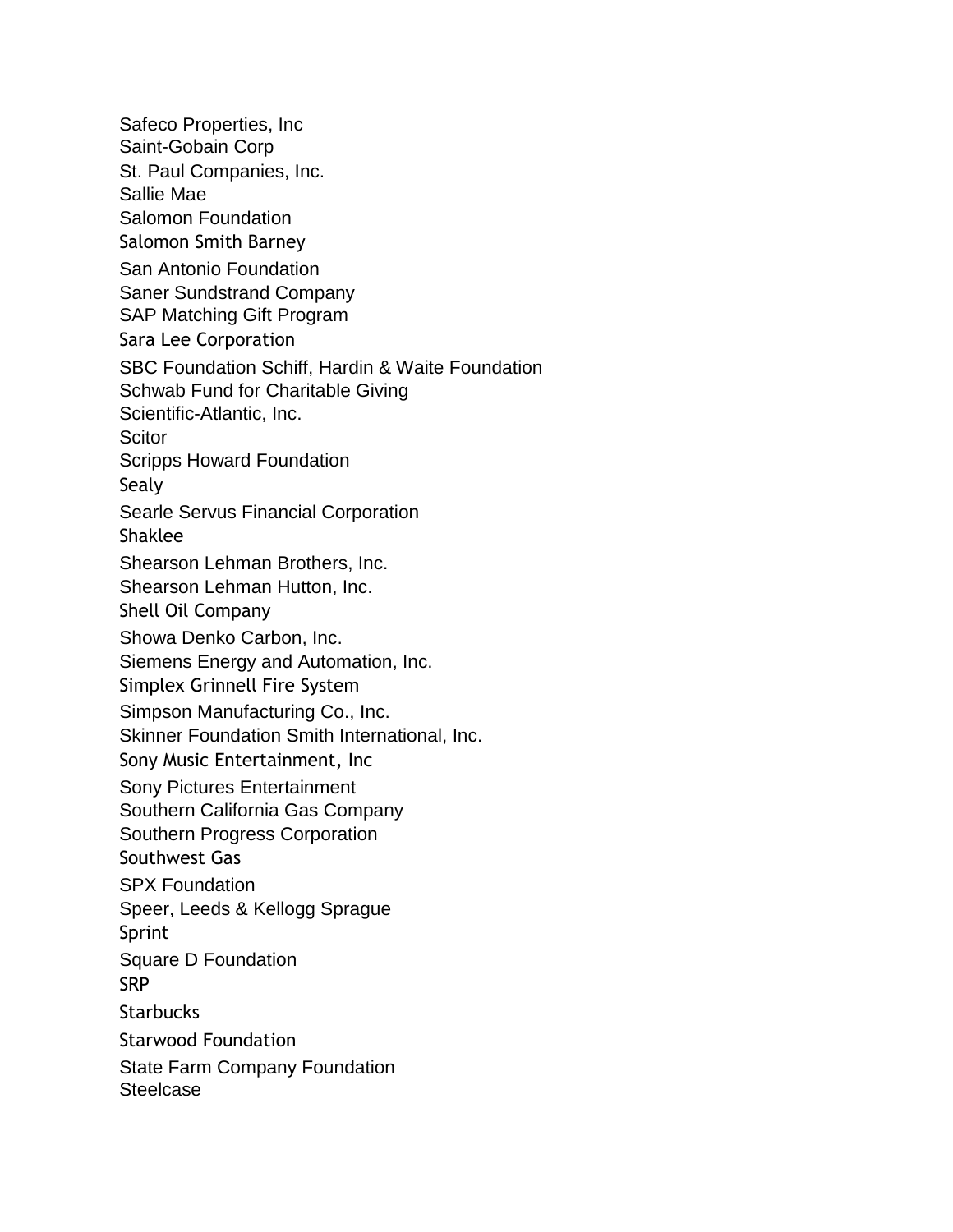Sterling Winthrop, Inc. Stilwell Financial, Inc. Storage Tek Strawbridge & Clothier Stream Corporation Strong Financial Corporation Student Loan Funding Resources Suandoz Chemicals Corporations Subaru of America Sun Microsystems Foundation, The Sun Life of Canada Sun Microsystems Foundation Sun Microsystems, Inc. Sun Trust Bank Sundstrand Corporation Foundation SunLife Assurance Company of Canada Susquehanna Partners Sutro and Company, Inc. Synopsys

T. Rowe Price Assoc. Foundation, Inc. Technologies MMI Companies, Inc. Technologies, Inc. Technologies, Inc. **Tektronix** Telcordia Technologies Tempe-Inland Foundation Tempe-Inland, Inc. Tenet Healthcare Foundation Texas Texas Instruments Texas Rangers Baseball Foundation Textron, Inc. TFC National Bank Thomson Financial Thomson Tax & Accounting Thrivent Financial for Lutherans TIG Specialty Tomkins Corporation Foundation **Ticketmaster** Time Warner Tomkins Corporation, The Towers Perrin Toyota Motor Sales, USA Inc. Toys R Us/ Babies R Us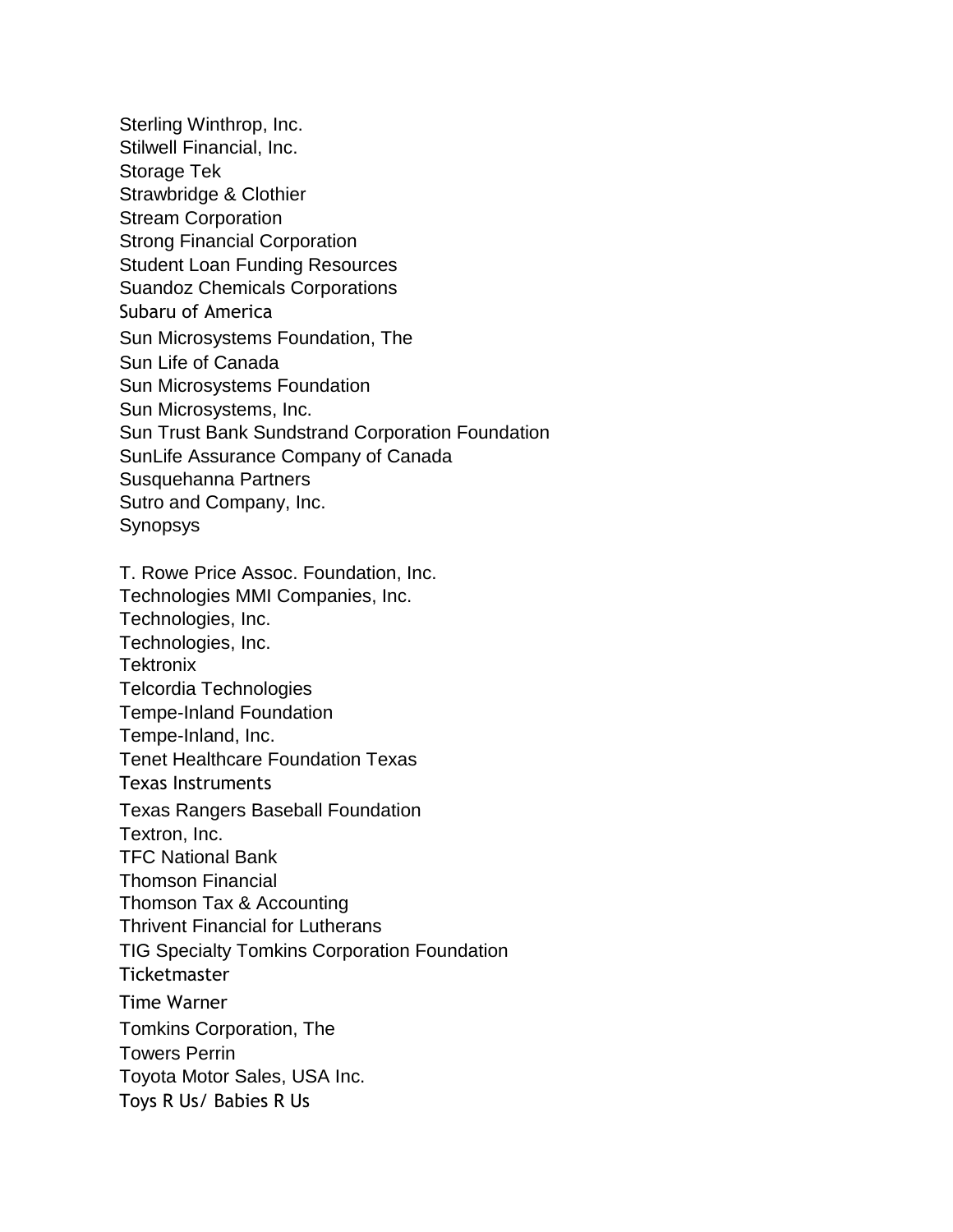Toys R Us Foundation Trans Union Transamerica Foundation Traveler's Express Tricon Foundation, Inc. Trilogy Employee Foundation T. Rowe Price Trust Mark Foundation **TRW** Tull Charitable Foundation, Inc. Turner Investment Partners, Inc. TX Petrochemicals Tyco International

## UBS

Unilever United States, Inc. Union Camp Corporation Union Pacific Corporation United Asset Management United Defense United Technologies UPS - United Parcel Service UPS Foundation United Space alliance United Technologies United Way Universal Leaf Tobacco UnumProvident Upjohn Company USA Funds US Airways USAA US Bancorp U.S. Bancorp Foundation U.S. Bank USF&G Foundation, Inc. U.S. West U.S. West Foundation Valcro Energy Corporation

Vanguard Group VERITAS Software Verizon Foundation